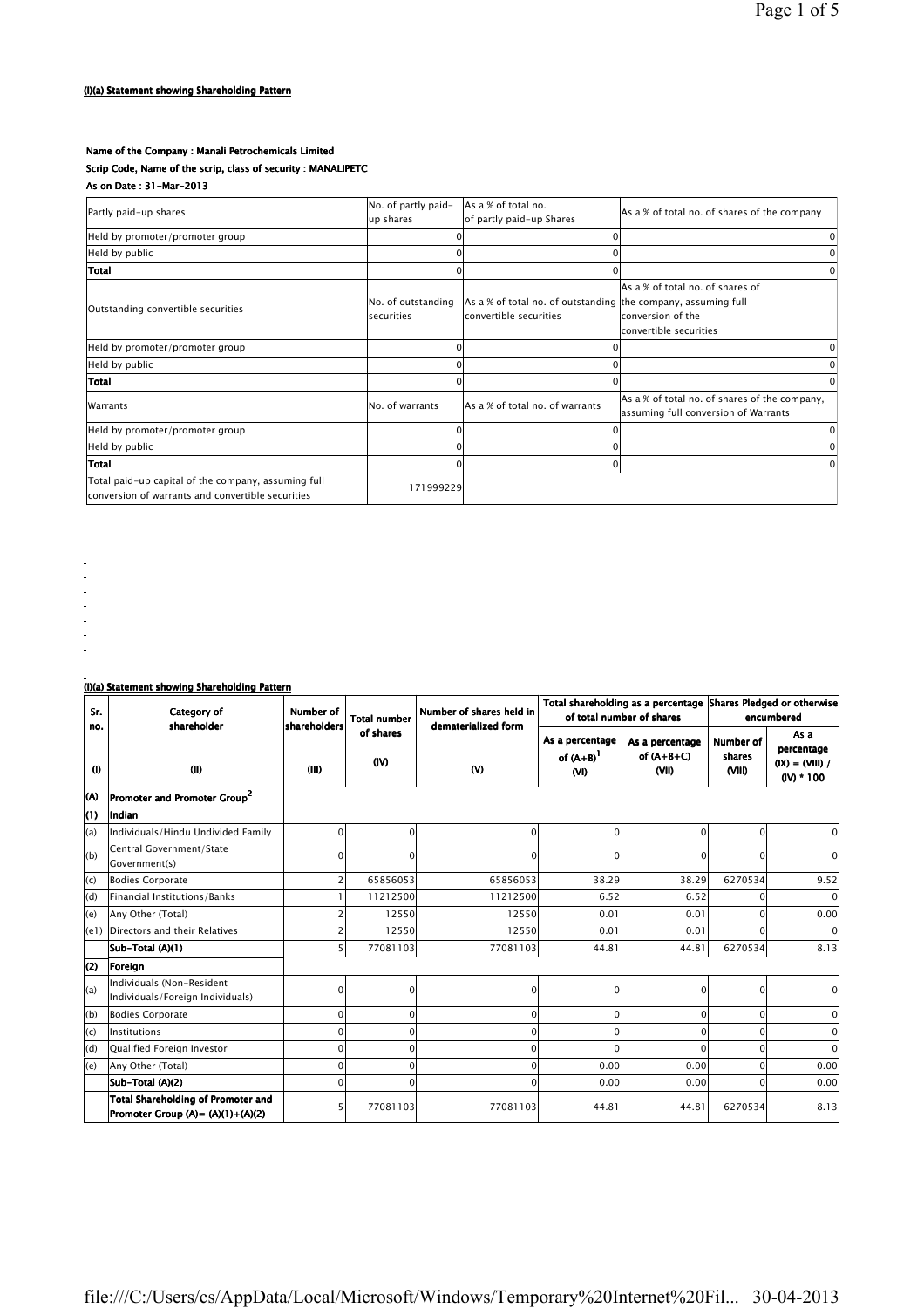| (B)   | Public shareholding <sup>3</sup>                              |          |          |          |                   |          |      |       |
|-------|---------------------------------------------------------------|----------|----------|----------|-------------------|----------|------|-------|
| (1)   | <b>Institutions</b>                                           |          |          |          |                   |          |      |       |
| (a)   | Mutual Funds/UTI                                              | 13       | 185100   | 17850    | 0.11              | 0.11     | N.A. | N.A.  |
| (b)   | Financial Institutions/Banks                                  | 15       | 26325    | 5025     | 0.02              | 0.02     | N.A. | N.A.  |
| (c)   | Central Government/State Government(s)                        | 0        | ŋ        | $\Omega$ |                   | $\Omega$ | N.A. | N.A.  |
| (d)   | Venture Capital Funds                                         | $\Omega$ | O        | $\Omega$ | ΩI                | $\Omega$ | N.A. | IN.A. |
| (e)   | Insurance Companies                                           | 0        | ŋ        | 0        | ΩI                | $\Omega$ | N.A. | N.A.  |
| (f)   | Foreign Institutional Investors                               | п        | 2260000  | 2260000  | 1.31              | 1.31     | N.A. | N.A.  |
| (g)   | Foreign Venture Capital Investors                             | 0        |          | $\Omega$ | ΩI                | $\Omega$ | N.A. | N.A.  |
| (h)   | Qualified Foreign Investor                                    | $\Omega$ | O        | $\Omega$ |                   | $\Omega$ | N.A. | N.A.  |
| (i)   | Any Other (Total)                                             | $\Omega$ |          | $\Omega$ | 0.00 <sub>l</sub> | 0.00     | N.A. | IN.A. |
|       | Sub-Total (B)(1)                                              | 29       | 2471425  | 2282875  | 1.44              | 1.44     | N.A. | N.A.  |
| $(2)$ | Non-institutions                                              |          |          |          |                   |          |      |       |
| (a)   | Bodies Corporate                                              | 1071     | 11144330 | 10908530 | 6.48              | 6.48     | N.A. | İN.A. |
| (b)   | Individuals - i. Individual                                   | 132348   | 60036798 | 46074827 | 34.91             | 34.91    | N.A. | N.A.  |
|       | Shareholders Holding Nominal Share Capital Up To >Rs. 1 Lakh. |          |          |          |                   |          |      |       |

|                | Sub-Total (B)(1)                                                                                | 29       | 2471425                                               | 2282875  | 1.44              | 1.44     | N.A.                | N.A.  |
|----------------|-------------------------------------------------------------------------------------------------|----------|-------------------------------------------------------|----------|-------------------|----------|---------------------|-------|
| (2)            | <b>Non-institutions</b>                                                                         |          |                                                       |          |                   |          |                     |       |
| (a)            | Bodies Corporate                                                                                | 1071     | 11144330                                              | 10908530 | 6.48              | 6.48     | N.A.                | N.A.  |
| (b)            | lIndividuals - i. Individual<br>Shareholders Holding Nominal Share Capital Up To >Rs. 1 Lakh.   | 32348    | 60036798                                              | 46074827 | 34.91             | 34.91    | N.A.                | IN.A. |
|                | Individuals - ii. Individual Shareholders Holding Nominal Share Capital In Excess Of Rs. 1 Lakh | 247      | 15481062                                              | 15406152 | 9.00 <sub>l</sub> | 9.00     | N.A.                | N.A.  |
| (c)            | Qualified Foreign Investor                                                                      | $\Omega$ | $\Omega$                                              | 0        | 0                 | $\Omega$ | N.A.                | N.A.  |
| (d)            | Any Other (Total)                                                                               | 5597     | 5784511                                               | 4626797  | 3.36              | 3.36     | N.A.                | N.A.  |
|                | (d1) Clearing Members                                                                           | 50       | 122936                                                | 122936   | 0.07              | 0.07     | N.A.                | N.A.  |
|                | (d2) Hindu Undivided Families                                                                   | 1330     | 2790119                                               | 2789955  | 1.62              | 1.62     | N.A.                | N.A.  |
|                | (d3) Non Resident Indians                                                                       | 4212     | 2783906                                               | 1626356  | 1.62              | 1.62     | N.A.                | N.A.  |
|                | (d4) Overseas Corporate Bodies                                                                  |          | 85050                                                 | 85050    | 0.05              | 0.05     | N.A.                | N.A.  |
|                | (d5)Trusts                                                                                      | 4        | 2500                                                  | 2500     | 0.00              | 0.00     | N.A.                | N.A.  |
|                | Sub-Total (B)(2)                                                                                | 39263    | 92446701                                              | 77016306 | 53.75             | 53.75    | N.A.                | N.A.  |
|                | Total Public Shareholding $(B) = (B)(1)+(B)(2)$                                                 | 139292   | 94918126                                              | 79299181 | 55.19             | 55.19    | N.A.                | N.A.  |
|                | TOTAL (A)+(B)                                                                                   |          | 139297 171999229 156380284 100.00 100.00 6270534 3.65 |          |                   |          |                     |       |
| (C)            | Shares held by Custodians and against which Depository Receipts have been issued                | 0        |                                                       | $\Omega$ | N.A.              | 0.00     | N.A.                | N.A.  |
| C1             | Promoter and Promoter Group                                                                     | 0        | $\Omega$                                              | $\Omega$ | N.A.              | $\Omega$ | N.A.                | N.A.  |
| C <sub>2</sub> | Public                                                                                          | 0        |                                                       | $\Omega$ | N.A.              | $\Omega$ | N.A.                | N.A.  |
|                | <b>GRAND TOTAL (A)+(B)+(C)</b>                                                                  |          | 139297 171999229 156380284                            |          | N.A.              |          | 100.00 6270534 3.65 |       |
|                |                                                                                                 |          |                                                       |          |                   |          |                     |       |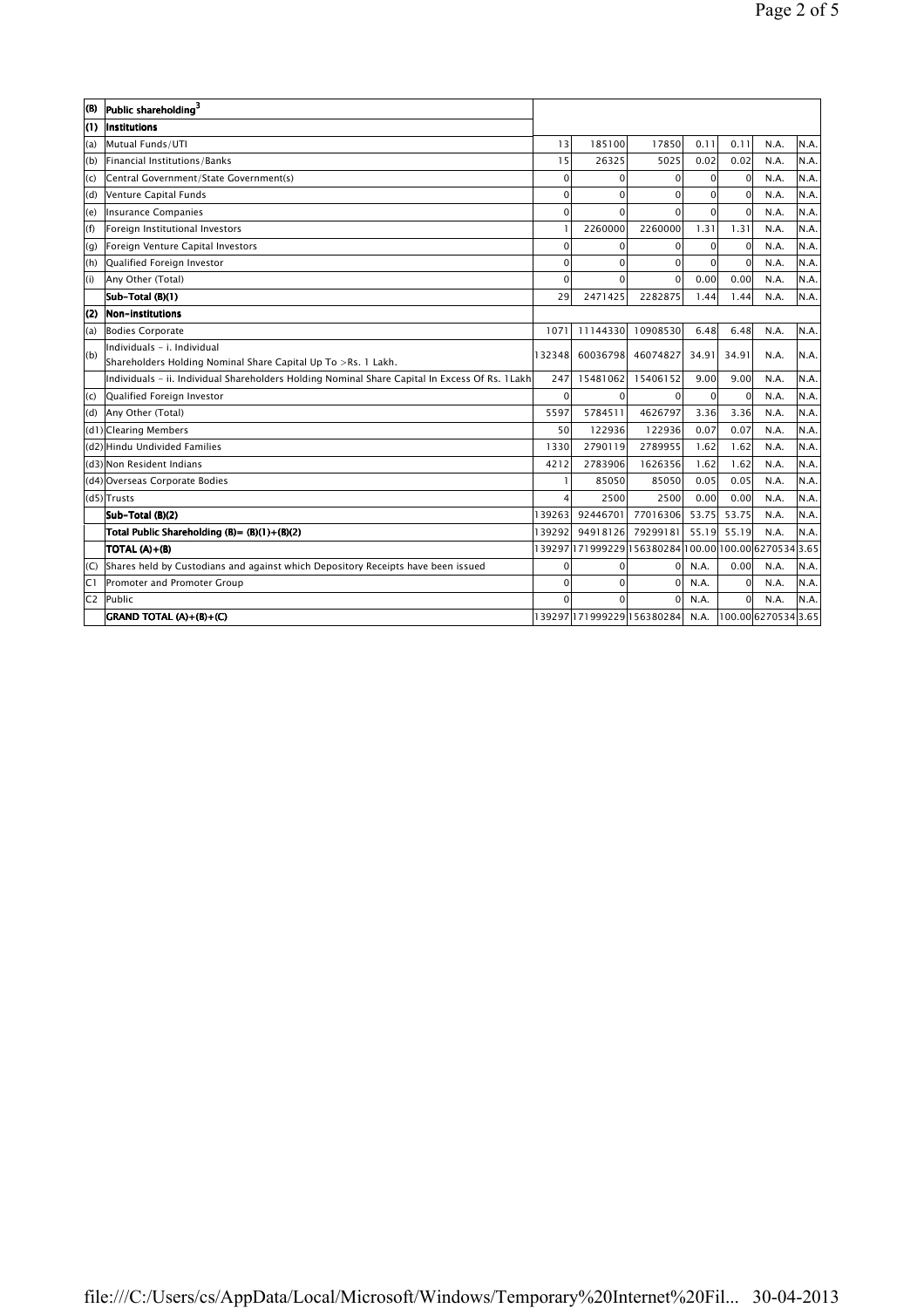(I)(b) Statement showing Shareholding of persons belonging to the category "Promoter and Promoter Group"

|                    |                                                                   | PAN of the<br>Shareholder<br>(III) |                       | <b>Total Shares held</b>                                       |          | Shares pledged or otherwise<br>encumbered                          |                                                                                                 |                                                              | <b>Details of warrants</b>                                                |                                                               | Details of convertible<br>securities                                                 | Total shares (including                                                                                                                            |  |
|--------------------|-------------------------------------------------------------------|------------------------------------|-----------------------|----------------------------------------------------------------|----------|--------------------------------------------------------------------|-------------------------------------------------------------------------------------------------|--------------------------------------------------------------|---------------------------------------------------------------------------|---------------------------------------------------------------|--------------------------------------------------------------------------------------|----------------------------------------------------------------------------------------------------------------------------------------------------|--|
| Sr.<br>lNo.<br>(1) | Name of the<br>shareholder<br>(1)                                 |                                    | <b>Number</b><br>(IV) | as a %<br>of grand<br>$+ (B) +$<br>$\mathbf{C}$<br>$\mathbf w$ | (VI)     | as a<br>total (A) Number percentage<br>$ (V11) = (V1)$<br>(IV)*100 | as a % of<br>grand<br>total<br>$(A) + (B)$<br>$+$ (C) of<br>sub-<br>clause (I)<br>(a)<br>(VIII) | <b>Number</b><br>of<br>warrants<br>held<br>(X <sub>0</sub> ) | As a % total<br>number of<br>warrants of<br>the same<br>class<br>$\infty$ | <b>Number of</b><br>convertible<br>securities<br>held<br>(XI) | As a % total<br>number of<br>convertible<br>securities of<br>the same class<br>(X I) | underlying shares<br>assuming full<br><b>conversion of warrants</b><br>and convertible<br>securities) as a % of<br>diluted share capital<br>(XIII) |  |
|                    | <b>Tamil Nadu</b><br>Industrial<br>Development<br>Corporation Ltd |                                    | 11212500              | 6.52                                                           | $\Omega$ | 0.00                                                               | 0.00                                                                                            | $\Omega$                                                     | $\Omega$                                                                  | $\mathbf 0$                                                   | $\mathbf 0$                                                                          | 6.52                                                                                                                                               |  |
| $\overline{2}$     | Southern<br>Petrochemical<br>Industries<br>Corporation Ltd        |                                    | 10000                 | 0.01                                                           | 0        | 0.00                                                               | 0.00                                                                                            | $\Omega$                                                     | $\mathbf 0$                                                               | $\mathbf 0$                                                   | $\mathbf 0$                                                                          | 0.01                                                                                                                                               |  |
| 3                  | SIDD Life<br>Sciences Private<br>Limited                          |                                    | 65846053              | 38.28                                                          | 6270534  | 9.52                                                               | 3.65                                                                                            | $\Omega$                                                     | $\mathbf 0$                                                               | $\mathbf 0$                                                   | $\mathbf 0$                                                                          | 38.28                                                                                                                                              |  |
| $\overline{4}$     | Muthiah A C                                                       |                                    | 12250                 | 0.01                                                           | $\Omega$ | 0.00                                                               | 0.00                                                                                            | $\Omega$                                                     | $\Omega$                                                                  | $\mathbf 0$                                                   | $\mathbf 0$                                                                          | 0.01                                                                                                                                               |  |
| 5 <sup>7</sup>     | Babu K Verghese                                                   |                                    | 300                   | 0.00                                                           | $\Omega$ | 0.00                                                               | 0.00                                                                                            | $\Omega$                                                     | $\Omega$                                                                  | $\mathbf 0$                                                   | $\Omega$                                                                             | 0.00                                                                                                                                               |  |
|                    | <b>TOTAL</b>                                                      |                                    | 77081103              | 44.81                                                          | 6270534  | 8.13                                                               | 3.65                                                                                            | $\Omega$                                                     | 0.00                                                                      | $\mathbf 0$                                                   | 0.00                                                                                 | 44.82                                                                                                                                              |  |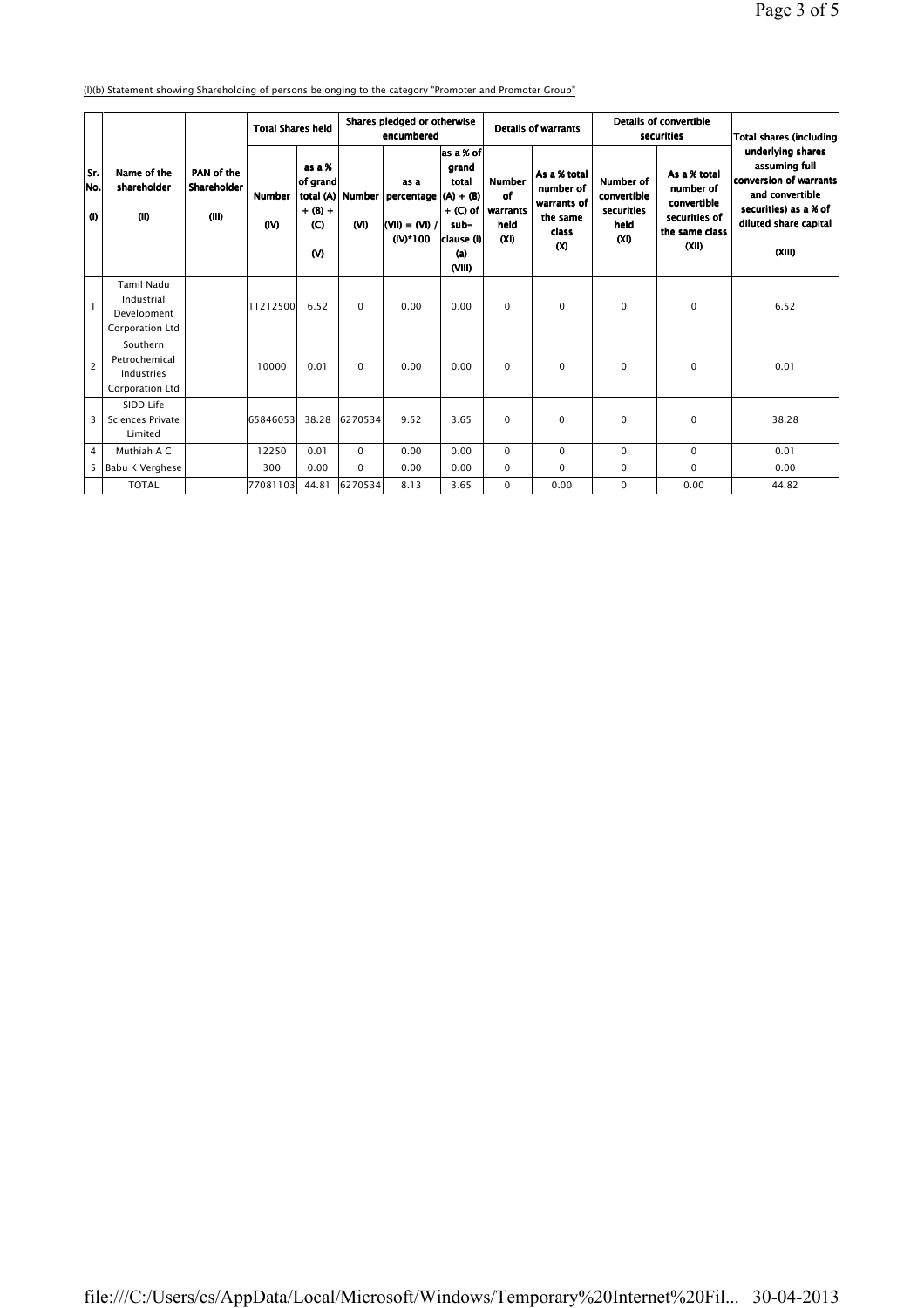## I)(c) Statement showing Shareholding of persons belonging to the category "Public" and holding more than 1% of the total number of shares

|             |                                         |                                          |           | Shares as a<br>percentage of<br>total number of                                                          |                               | <b>Details of warrants</b>                                 |                                                | Details of convertible<br>securities                                         | <b>Total shares</b><br>(including underlying                                                          |  |
|-------------|-----------------------------------------|------------------------------------------|-----------|----------------------------------------------------------------------------------------------------------|-------------------------------|------------------------------------------------------------|------------------------------------------------|------------------------------------------------------------------------------|-------------------------------------------------------------------------------------------------------|--|
| lSr.<br>No. | Name of the<br><b>Ishareholder</b>      | <b>PAN</b> of the<br>Shareholder Ishares | Number of | shares {i.e.,<br>lGrand<br>Total $(A)+(B)+$<br>(C) indicated in<br>Statement at<br>para (I)(a)<br>above} | Number of<br>warrants<br>held | As a % total<br>number of<br>warrants of the<br>same class | Number of<br>convertible<br>securities<br>held | % w.r.t total<br>number of<br>convertible<br>securities of the<br>same class | shares assuming full<br>conversion of<br>warrants and<br>convertible securities)<br>as a % of diluted |  |
|             | Passage to India<br>Master Fund Limited |                                          | 2260000   | 1.31                                                                                                     | $\mathbf 0$                   | $\mathbf 0$                                                | $\Omega$                                       | $\mathbf 0$                                                                  | 1.31                                                                                                  |  |
|             | Teen Lok Advisory<br>Services Pvt Ltd   |                                          | 2000000   | 1.16                                                                                                     | 0                             | $\mathbf 0$                                                | $\Omega$                                       | $\mathbf 0$                                                                  | 1.16                                                                                                  |  |
|             | <b>TOTAL</b>                            |                                          | 4260000   | 2.48                                                                                                     | $\mathbf 0$                   | 0.00                                                       | $\Omega$                                       | 0.00                                                                         | 2.47                                                                                                  |  |

I)(c) Statement showing Shareholding of persons belonging to the category "Public" and holding more than 5% of the total number of shares

TOTAL 0 0.00

|            |                                                      |                                  |                | Shares as a<br>percentage of total                                                                                                                       | Details of warrants           |                                                            |                                             | Details of convertible securities                                                                                                                                                                     |                                                                                                                                                 |
|------------|------------------------------------------------------|----------------------------------|----------------|----------------------------------------------------------------------------------------------------------------------------------------------------------|-------------------------------|------------------------------------------------------------|---------------------------------------------|-------------------------------------------------------------------------------------------------------------------------------------------------------------------------------------------------------|-------------------------------------------------------------------------------------------------------------------------------------------------|
|            | Sr. Name of the<br> No. shareholder                  | <b>PAN</b> of the<br>Shareholder | <b>Ishares</b> | number of shares<br>Number of [i.e., Grand<br>$\textsf{Total}(A) + \textsf{(B)} + \textsf{(C)}$<br>indicated in<br>Statement at para<br>(1)(a)<br>above} | Number of<br>warrants<br>held | As a % total<br>number of<br>warrants of the<br>same class | Number of<br>convertible<br>securities held | % w.r.t total number<br>of convertible<br>securities of the<br>same class                                                                                                                             | <b>Total shares (including</b><br>underlying shares assuming<br>full conversion of warrants<br>and convertible securities) as<br>a % of diluted |
|            | <b>TOTAL</b>                                         |                                  | 0              | 0.00                                                                                                                                                     |                               | 0.00                                                       | 0                                           | 0.00                                                                                                                                                                                                  | 0.00                                                                                                                                            |
|            | (I)(d) Statement showing details of locked-in shares |                                  |                |                                                                                                                                                          |                               |                                                            |                                             |                                                                                                                                                                                                       |                                                                                                                                                 |
| Sr.<br>No. |                                                      |                                  |                |                                                                                                                                                          |                               | $(1)(a)$ above}                                            |                                             | Locked-in shares as a percentage of total number of shares<br>Name of the shareholder PAN of the Shareholder Number of locked-in shares {i.e., Grand Total (A)+(B)+(C) indicated in Statement at para |                                                                                                                                                 |

## (II)(a) Statement showing details of Depository Receipts (DRs)

 $\tilde{\phantom{a}}$ 

|      | Type of outstanding |                 | Number of       |                                                                                               |
|------|---------------------|-----------------|-----------------|-----------------------------------------------------------------------------------------------|
| lSr. |                     | Number of       |                 | shares underlying Shares underlying outstanding DRs as a percentage of total number of shares |
|      | No. DR (ADRs. GDRs. | outstanding DRs |                 | $\left  \right $ [i.e., Grand Total (A)+(B)+(C) indicated in Statement at para (I)(a) above   |
|      | SDRs. etc.)         |                 | outstanding DRs |                                                                                               |
|      | <b>TOTAL</b>        |                 |                 | 0.00                                                                                          |

(II)(b) Statement showing holding of Depository Receipts (DRs), where underlying shares held by 'promoter/promoter group' are in excess of 1% of the total number of shares

| lSr. | Name of the DR Holder | Type of<br>outstanding DR   |             | Number of shares Shares underlying outstanding DRs as a percentage of total<br>$ number of shares \{i.e., Grand Total (A)+(B)+(C) indicated in $ |  |  |  |
|------|-----------------------|-----------------------------|-------------|--------------------------------------------------------------------------------------------------------------------------------------------------|--|--|--|
| lNo. |                       | (ADRs, GDRs,<br>SDRs. etc.) | lunderlvina | outstanding DRs Statement at para (I)(a) above}                                                                                                  |  |  |  |
|      |                       | TOTAL                       |             | 0.00                                                                                                                                             |  |  |  |

(III) (a) Statement showing the voting pattern of shareholders, if more than one class of shares/securities is issued by the issuer.

| Sr.<br>no. | Category of<br>shareholder                                 | Number of Voting Rights held in each | class of securities |              | <b>Total Voting Rights</b><br>$(III + IV + V)$ | Total Voting Rights i.e. (VI)          |                                           |  |
|------------|------------------------------------------------------------|--------------------------------------|---------------------|--------------|------------------------------------------------|----------------------------------------|-------------------------------------------|--|
| $\bf{0}$   | (II)                                                       | Class X<br>(III)                     | Class Y<br>(IV)     | Class Z<br>൜ | (VI)                                           | As a percentage<br>of $(A+B)$<br>(VII) | As a percentage of<br>$(A+B+C)$<br>(VIII) |  |
| (A)        | Promoter and Promoter Group <sup>2</sup>                   |                                      |                     |              |                                                |                                        |                                           |  |
| (1)        | Indian                                                     |                                      |                     |              |                                                |                                        |                                           |  |
| (a)        | Individuals/Hindu Undivided Family                         | 0                                    |                     | $\Omega$     | $\Omega$                                       | 0.00                                   | 0.00                                      |  |
| (b)        | Central Government/State Government(s)                     | O                                    |                     | $\Omega$     | $\Omega$                                       | 0.00                                   | 0.00                                      |  |
| (c)        | Bodies Corporate                                           |                                      | n                   | $\Omega$     | $\Omega$                                       | 0.00                                   | 0.00                                      |  |
| (d)        | Financial Institutions/Banks                               |                                      |                     | $\Omega$     | $\Omega$                                       | 0.00                                   | 0.00                                      |  |
| (e)        | Any Other (Total)                                          |                                      |                     | $\Omega$     | $\Omega$                                       | 0.00                                   | 0.00                                      |  |
|            | Sub-Total (A)(1)                                           | 0                                    |                     | $\Omega$     | $\mathbf{0}$                                   | 0.00                                   | 0.00                                      |  |
| (2)        | Foreign                                                    |                                      |                     |              |                                                |                                        |                                           |  |
| (a)        | Individuals (Non-Resident Individuals/Foreign Individuals) | $\Omega$                             |                     | $\Omega$     | $\Omega$                                       | 0.00                                   | 0.00                                      |  |
| (b)        | Bodies Corporate                                           | O                                    |                     | $\Omega$     | $\Omega$                                       | 0.00                                   | 0.00                                      |  |
| (c)        | Institutions                                               | $\Omega$                             | O                   | $\Omega$     | $\Omega$                                       | 0.00                                   | 0.00                                      |  |
|            |                                                            |                                      |                     |              |                                                |                                        |                                           |  |